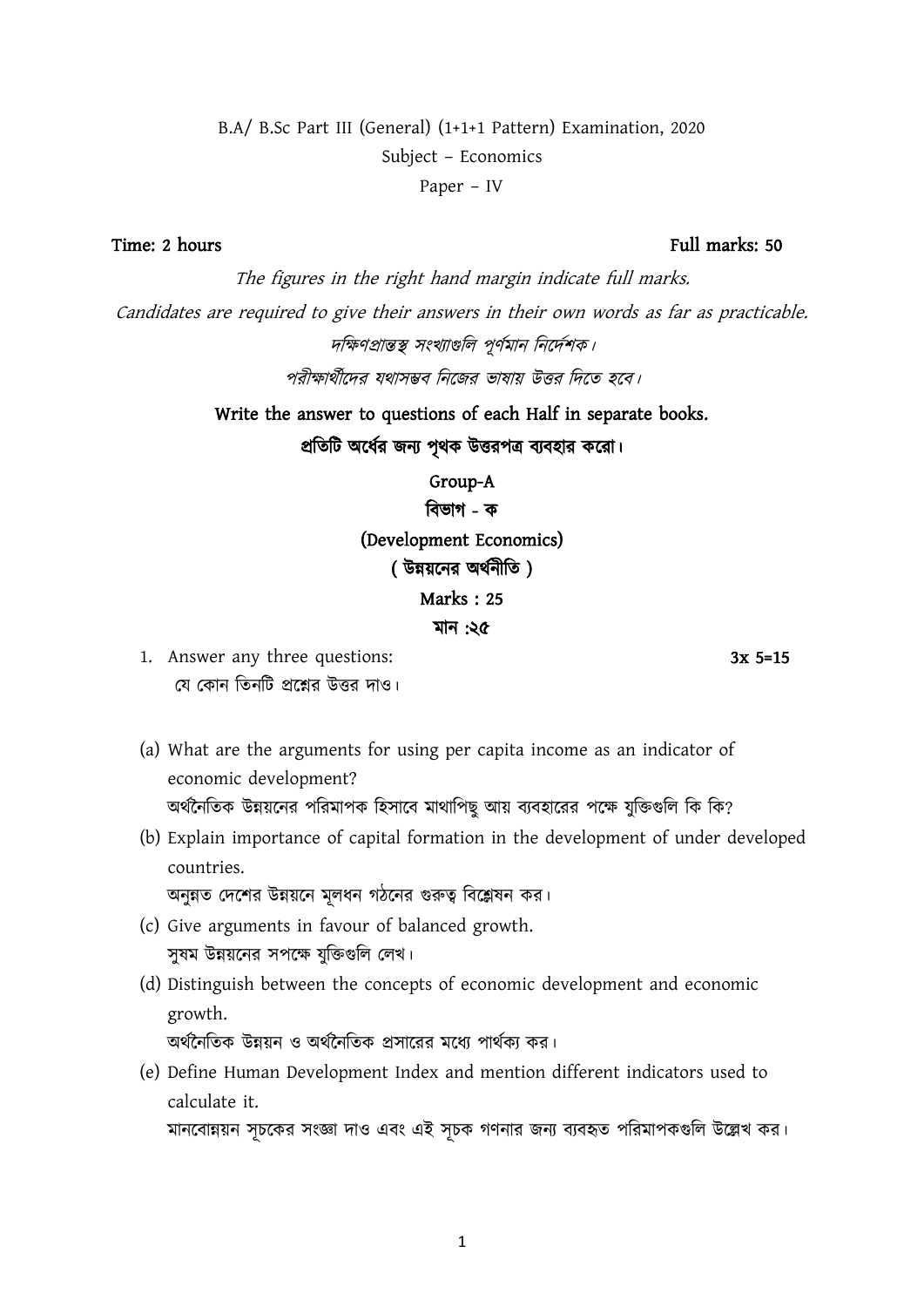### 2. Answer any One of the following questions: 1x10=10

যে কোনো ১টি প্রশ্নের উত্তর দাও।

- (a) Discuss the impacts of economic development on population growth. জনসংখ্যা বৃদ্ধির উপর অর্থনৈতিক উন্নয়নের প্রভাবগুলি আলোচনা কর।
- (b) Explain the rational of economic planning in under developed countries. অনন্নত দেশগুলিতে অর্থনৈতিক পরিকল্পনা গ্রহনের যৌক্তিকতা বিশ্লেষন কর।
- (c) Briefly discuss the role of International Monetary Fund (IMF) in the development of less developed countries. অনুন্নত দেশগুলির উন্নয়নে আন্তর্জাতিক অর্থ ভান্ডারের (IMF) ভুমিকা সংক্ষেপে আলোচনা কর।

Goup-B বিভাগ - খ (Elementary Statistics) (প্ৰাথমিক সংখ্যাতত্ত্ব) Marks : 25 মান :২৫

- 1. Answer any three questions  $5 \times 3 = 15$ যে কোন তিনটি প্রশ্নের উত্তর দাও।
- (a) What is meant by classification of data? Discuss different types of classification. রাশিতথ্যের শ্রেণী বিন্যাসকরণ বলতে কী বোঝ ?শ্রেণী বিন্যাসের প্রকার ভেদ সর্ম্পকে আলোচনা কর।
- (b) Determine median from the following data: নিম্নে প্রদত্ত পরিসংখ্যা বিভাজন থেকে মধ্যমা নির্ণয় কর:

Class Boundaries

Frequency

|           | (c) Discuss why Arithmetic Mean is regarded as the best measure of central |  |  |  |  |  |
|-----------|----------------------------------------------------------------------------|--|--|--|--|--|
| tendency. |                                                                            |  |  |  |  |  |

সামত চলা নামানত বিদ্যা চ. 5-10 | 10-15 | 15-20 | 20-25 | 25-30

পরিসংখ্যা |  $2$  |  $4$  |  $10$ |  $8$ |  $4$ 

কেন্দ্রীয় প্রবণতার পরিমাপক হিসেবে গাণিতিক গডকে কেন শ্রেষ্ঠ বলে মনে করা হয় আলোচনা কর।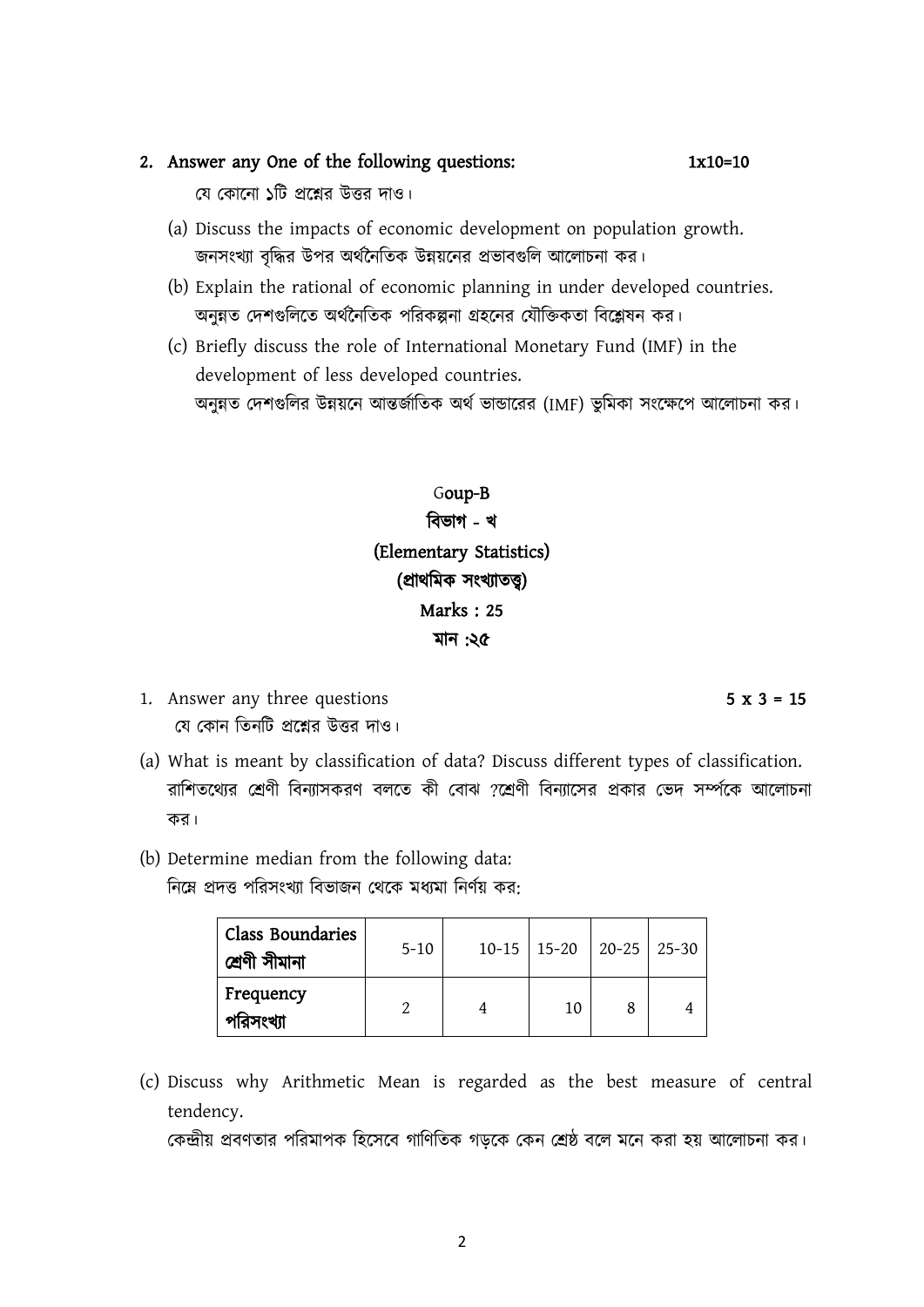- (d) Define 'Range' as a measure of dispersion and mention its advantages and disadvantages. 'বিস্তৃতির–র পরিমাপক হিসাবে 'প্রসার' এর সংজ্ঞা দাও এবং 'প্রসার'-এর সুবিধা ও অসুবিধাগুলি কী কী তা উল্লেখ কর ।
- (e) Define Coefficient of Variation and explain its uses. ভেদাঙ্কের সংজ্ঞা দাও এবং এই পরিমাপের ব্যবহারগুলি আলোচনা কর।

### 2. Answer any One of the following questions: 1x10=10

যে কোনো ১টি প্রশ্নের উত্তর দাও।

(a) Prepare a frequency distribution table from the marks obtained by 50 students given below. What is frequency density?

নিচে প্রদত্ত ৫০ জন ছাত্রের প্রাপ্ত নম্বর থেকে একটি পরিসংখ্যা বিভাজন ছক প্রস্তত কর। পরিসংখ্যা ঘনতু $\hat{\varphi}$  ?

|    |    |    |       |       |    | 66 62 45 79 32 51 56 60 |    | 51 | 49 |
|----|----|----|-------|-------|----|-------------------------|----|----|----|
| 25 | 42 | 54 | 54    | 58    | 70 | 43                      | 58 | 52 | 50 |
| 38 | 67 | 50 |       | 59 65 | 71 | 30                      | 46 | 55 | 82 |
| 41 | 63 |    | 45 53 | 40    |    | 35 56                   | 70 | 52 | 67 |
| 55 | 57 | 30 | 63    | 42    | 74 | 58                      | 44 | 45 | 58 |

(b) Draw a histogram of the following data and using that histogram draw also the frequency polygon:

নিমে প্রদত্ত পরিসংখ্যা বিভাজন থেকে আয়তলেখ অঙ্কণ কর এবং ঐ আয়তচিত্র ব্যবহার করে পরিসংখ্যা বহুভুজটি ও অঙ্কণ কর।

| Daily Wages (in Rs.)<br>  দৈনিক বেতন (টাকায়) |    |    |    |    | 50-60 60-70 70-80 80-90 90-100 100-110 110-120 |  |
|-----------------------------------------------|----|----|----|----|------------------------------------------------|--|
| No. of Workers<br>াশ্রমিকের সংখ্যা            | 10 | 16 | 14 | 10 |                                                |  |